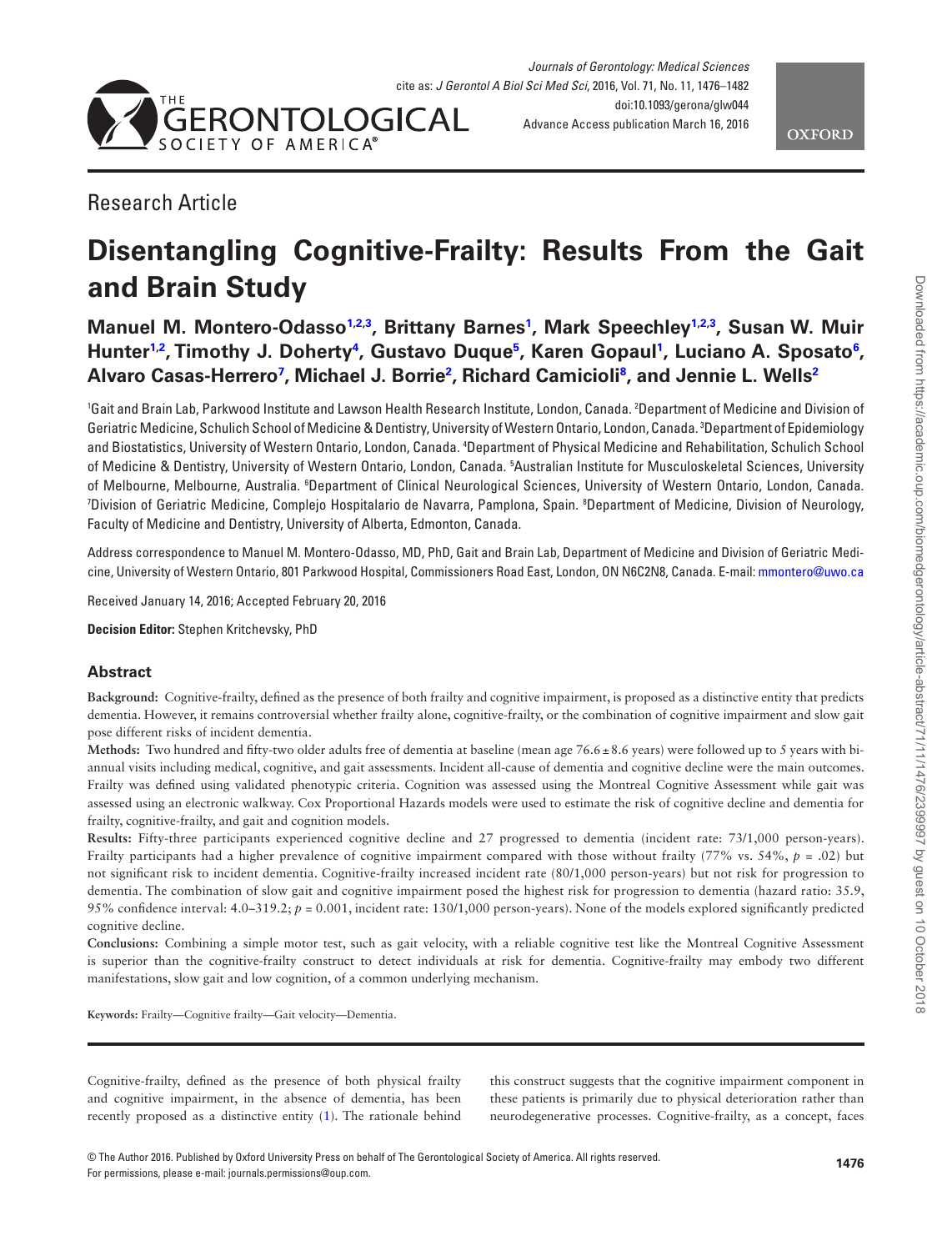some challenges mainly because the causal relationship between physical frailty and cognitive impairment over time is not yet fully understood.

Although physical and cognitive impairment frequently overlap in older adults [\(2\)](#page-5-1), cognition is not included in the physical frailty phenotype ([2](#page-5-1)). It has been consistently shown that physical frailty is cross-sectionally associated with cognitive impairment and dementia [\(3\)](#page-5-2). Longitudinally, whether physical frailty per se increases the risk of incident dementia has shown inconsistent results. The Rush Memory and Aging Project, a community-based cohort study, has shown that physical frailty, in the absence of cognitive impairment at baseline, accelerates the rate of cognitive decline and predicts incidence of mild cognitive impairment and Alzheimer's disease (AD) dementia ([4](#page-5-3),[5](#page-6-0)). However, the French Three-City Study, a large population-based study, failed to demonstrate an association between physical frailty alone and subsequent risk of dementia, although the subgroup of individuals with physical frailty and cognitive impairment did show a higher risk of progression to dementia [\(6\)](#page-6-1). Another large population-based study found that physical frailty was associated with only non-AD dementia [\(7\)](#page-6-2).

Based on these conflicting data, it remains unknown whether physical frailty with cognitive impairment really constitutes a unique phenotype as suggested by the cognitive-frailty construct or, on the contrary, they embody two different consequences of a common underlying mechanism (e.g. neurodegenerative or vascular processes). This question is of considerable importance and has potential therapeutic implications since, according to the cognitive-frailty hypothesis, progression to dementia could possibly be delayed by reversing physical frailty.

Therefore, our first objective was to compare the risk of cognitive decline and incident dementia between physical frailty alone (frailty phenotype) versus the combination of physical frailty with cognitive impairment (cognitive-frailty construct). In order to address our second objective, to determine whether the cognitive-frailty construct may embody two different consequences (physical impairment and cognitive impairment) of a common underlying mechanism, we compared the risk of further cognitive decline and incident dementia for each of the five criterion of physical frailty combined with baseline cognitive status.

# **Methods**

#### Design and Participants

The "Gait and Brain Study" is a prospective cohort study designed to determine whether quantitative gait impairments can predict incident cognitive and mobility decline, and progression to dementia among community older adults. Design and logistics have been described in detail elsewhere [\(3](#page-5-2)[,8,](#page-6-3)[9](#page-6-4)). To increase probability of enrolling participants with frailty and cognitive impairment, recruitment was done from geriatric clinics and from a retirement community in London, Ontario. After consent was obtained, participants underwent a comprehensive baseline evaluation and biannual assessments during a maximum of 5 years of follow-up. For this analysis, participants were required to have at least two assessments, including baseline visit. All participants were communityliving adults with the following inclusion criteria: aged 65 years and older, English speaking, and being able to ambulate one city block. Participants who used walking aids were included only if they were able to walk at least 10 meters independently without use of the mobility aid. Exclusion criteria included diagnosis of a terminal illness, life expectancy less than 12 months, nursing home placement pending, hip or knee joint arthroplasty within the preceding 6 months, Parkinsonism, neurological diseases with residual motor deficits (e.g. stroke), major depression, and diagnosis of dementia as ascertained by using criteria from *Diagnostic and Statistical Manual of Mental Disorders, Fourth Edition* (DSM-IV). Ethics approval was obtained from the University of Western Ontario Research Ethics Board for Health Sciences Research Involving Human Subjects, and participant's signed informed consent was obtained at enrollment. Data collection occurred between July 2007 and July 2015.

#### Medical, Cognitive, and Mobility Assessments

Sociodemographic characteristics, comorbidities, chronic medications, physical activity level, history of falls, and basic and instrumental activities of daily living were collected using standardized questionnaires and corroborated by using information from participants's electronic medical records ([Table 1](#page-2-0)). Presence of diabetes, heart failure, hypertension, angina, myocardial infarction, stroke, Parkinson's disease, chronic lung disease, depression, atrial fibrillation, hearing and visual problems, and arthritis were recorded in face-to-face interview. Study clinicians performed a physical examination including a neurological examination in all the participants.

Cognition was assessed using the Mini-Mental State Examination and the Montreal Cognitive Assessment (MoCA) based on an established protocol. Alternative versions of the MoCA test were used in consecutive assessments to avoid potential learning effects. Clinical Dementia Rating scale was also performed at all visits.

Gait velocity (centimeter per second) during normal pace was evaluated using an electronic walkway with embedded pressure sensors (GAITRite® System, 6 meters long) using a validated gait protocol, described in detail elsewhere [\(8\)](#page-6-3). Start and end points were marked on the floor 1 meter from either mat end to avoid recording acceleration/deceleration phases. The GAITRite system is widely used in clinical and research settings and has excellent validity and reliability [\(8\)](#page-6-3). Participants were asked to walk on the walkway at their usual pace in a quiet well-lit room wearing comfortable footwear and without any attached monitors.

# Physical Frailty Definition

Physical frailty was defined using the Fried/Cardiovascular Health Study criteria that include slow gait velocity, low physical activity, weakness, shrinking/weight loss, and exhaustion [\(10](#page-6-5)). As previously validated ([11\)](#page-6-6), we have operationalized these criteria as follows: slow gait velocity was met if participant walked below 1 m/s at a usual and comfortable pace ([11,](#page-6-6)[12\)](#page-6-7).

Low physical activity criterion was met when Physical Activity Scale for the Elderly scores were less than 64 for men and less than 52 for women and/or if participants indicated that prefered more sedentary activities on a general activity level question. The weakness criterion was met when grip strength in the dominant hand, measured as the average of three readings using a handheld dynamometer (Jamar, Sammons Preston, Bolingbrook, IL), was less than or equal to the cutoff points used in the Cardiovascular Health Study [\(10](#page-6-5)). The shrinking criterion was met if participant reported having unintentionally lost more than 10 pounds in the previous 12 months or when body mass index was less than 18.5 ([13\)](#page-6-8). The exhaustion criterion was evaluated using two questions from the Center for Epidemiologic Studies Depression Scale (affirmative answer that everything they did was an effort or they felt they could not get going in the previous two months) and with a negative answer to the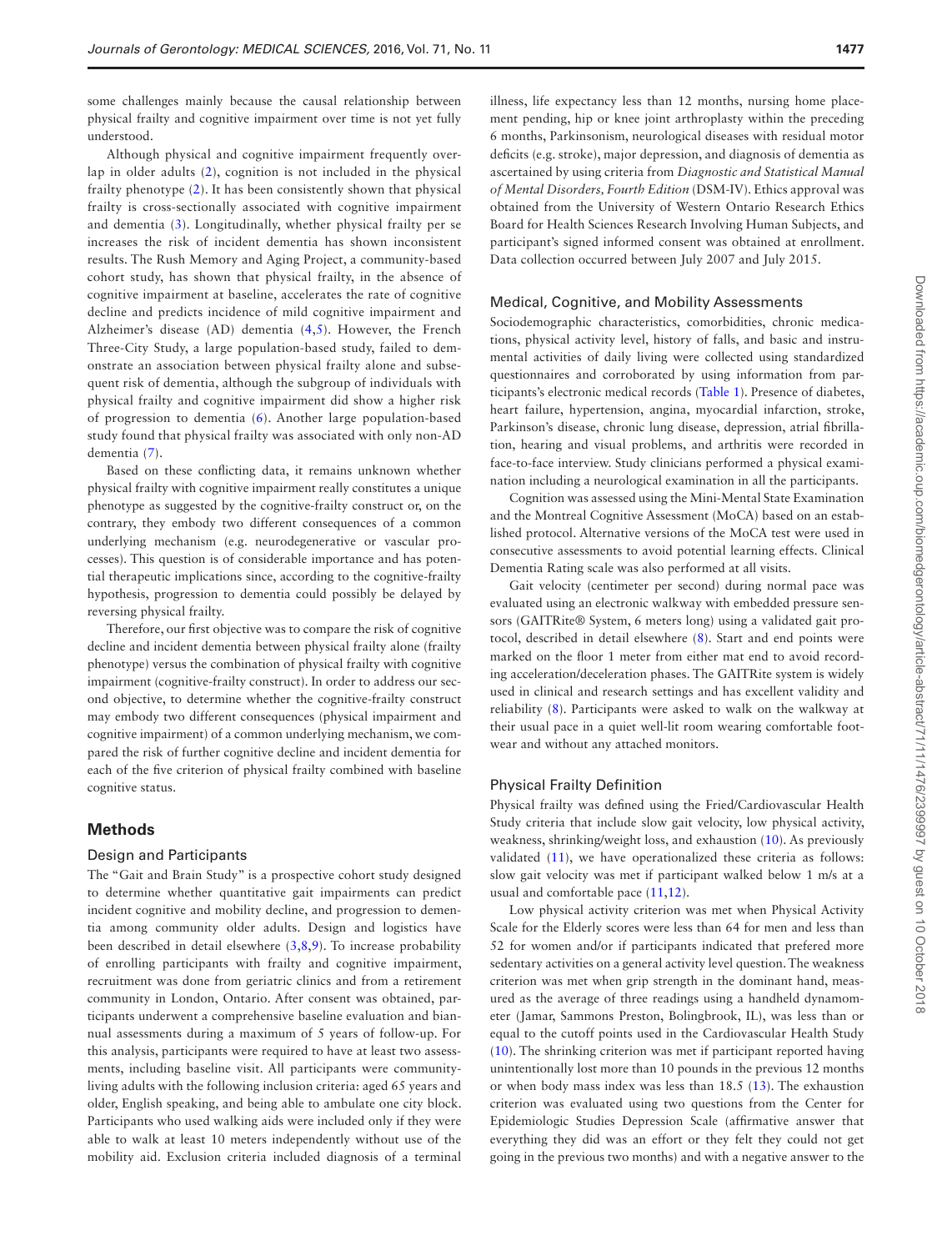|                                   | Full Sample, $n = 252$ | <b>Baseline Physical Frailty Status</b> |                             |                         |           |  |
|-----------------------------------|------------------------|-----------------------------------------|-----------------------------|-------------------------|-----------|--|
| Variable                          |                        | Nonfrail, $n = 86$ (34.1%)              | Prefrail, $n = 131$ (52.0%) | Frail, $n = 35(13.9\%)$ | $p$ Value |  |
| Age, mean $(SD)$                  | 76.7(8.6)              | 75.1(7.0)                               | 76.7(7.8)                   | 80.6 (13.2)             | $.006*$   |  |
| Female, $n$ (%)                   | 158 (62.7%)            | 44 (51.2%)                              | $87(66.4\%)$                | $27(77.1\%)$            | $.012*$   |  |
| Education, $y$ , mean $(SD)$      | 13.6(3.2)              | 14.1(3.15)                              | 13.2(3.2)                   | 13.09(3.6)              | .150      |  |
| MMSE, mean (SD)                   | 27.8(2.5)              | 28.2(2.1)                               | 27.8(2.6)                   | 27(2.9)                 | .063      |  |
| MOCA, mean (SD)                   | 24.2(4.0)              | 24.6 (3.62)                             | 24.3 (4.30)                 | 22.7(3.6)               | .065      |  |
| $MOCA < 26$ , $n$ (%)             | 140 $(55.6\%)$         | 46 (53.5%)                              | $67(51.1\%)$                | $27(77.1\%)$            | $.020*$   |  |
| Number of meds, mean (SD)         | 7.3(4.7)               | 6.24(4.0)                               | 7.12(4.6)                   | 10.29(5.3)              | $-.001*$  |  |
| Comorbidities, mean (SD)          | 4.8(2.73)              | 4.55(3.03)                              | 4.74(2.5)                   | 5.57(2.8)               | .168      |  |
| ADLs, mean (SD)                   | 7.6(0.9)               | 6.0(0.0)                                | 6.0(0.3)                    | 6.0(0.0)                | .643      |  |
| IADLs, mean (SD)                  | 6.0(0.2)               | 7.7(0.6)                                | 7.7(0.7)                    | 6.8(2.0)                | $.009*$   |  |
| Gait Speed, cm/s, mean (SD)       | 107.9(25.8)            | 121.5(16.7)                             | 104.9(26.5)                 | 78.7 (15.9)             | $-.001*$  |  |
| Gait variability, %CoV, mean (SD) | 3.2(2.9)               | 2.7(2.1)                                | 3.1(2.8)                    | 5.4(4.2)                | $-.001*$  |  |
| History of falls, 12 mo, $n$ (%)  | 59 (23.4%)             | $17(22.7\%)$                            | $37(28.2\%)$                | $5(14.3\%)$             | .238      |  |
| Frailty criteria, $n$ (%)         |                        |                                         |                             |                         |           |  |
| Slow gait velocity                | $91(36.1\%)$           | $1(1.2\%)$                              | 58 (44.3%)                  | $32(91.4\%)$            | $-.001*$  |  |
| Shrinking                         | $7(2.8\%)$             | $0(0\%)$                                | $2(1.5\%)$                  | $5(14.3\%)$             | $-.001*$  |  |
| Weakness                          | $28(11.1\%)$           | $0(0\%)$                                | 13 (9.9%)                   | 15 (42.9%)              | $-.001*$  |  |
| Exhaustion                        | 68 (27.0%)             | $0(0\%)$                                | 41 $(31.3\%)$               | $27(77.1\%)$            | $-.001*$  |  |
| Low activity level                | 70 (27.8%)             | $0(0\%)$                                | 53 (40.5%)                  | $17(48.6\%)$            | $-.001*$  |  |
| Main Comorbidities, $n$ (%)       |                        |                                         |                             |                         |           |  |
| Hypertension                      | 133 (52.8%)            | 40 $(46.5\%)$                           | 70 (53.4%)                  | $23(65.7\%)$            | .278      |  |
| Diabetes                          | $39(15.5\%)$           | $15(17.4\%)$                            | $19(14.5\%)$                | $5(14.3\%)$             | .806      |  |
| Parkinson's                       | $2(0.8\%)$             | $0(0\%)$                                | $1(0.8\%)$                  | $1(2.9\%)$              | .281      |  |
| Osteoporosis                      | 36 (14.3%)             | $10(11.6\%)$                            | 18 (13.7%)                  | $8(22.9\%)$             | .286      |  |
| Chronic lung disease              | $19(7.5\%)$            | $8(9.3\%)$                              | $8(6.1\%)$                  | $3(8.6\%)$              | .659      |  |
| Osteoarthritis                    | 98 (38.9%)             | 24 (27.9%)                              | 52 (39.7%)                  | $22(62.9\%)$            | $.002*$   |  |
| Cancer                            | 83 (32.9%)             | 33 (38.4%)                              | 39 (29.8%)                  | 11 $(31.4\%)$           | .379      |  |
| Hearing problems                  | $97(38.5\%)$           | 30 (34.9%)                              | 52 (39.7%)                  | $15(42.9\%)$            | .672      |  |
| Depression                        | 48 (19.0%)             | $14(16.3\%)$                            | 26 (19.8%)                  | $8(22.9\%)$             | .691      |  |
| Stroke                            | 14 $(5.6\%)$           | $2(2.3\%)$                              | $7(5.3\%)$                  | $5(14.3\%)$             | $.034*$   |  |
| Visual impairment                 | 153 (60.7%)            | 59 (68.6%)                              | $82(62.6\%)$                | $12(34.3\%)$            | .130      |  |
| CHF/MI/Angina                     | $25(9.9\%)$            | $7(8.1\%)$                              | $15(11.5\%)$                | $3(8.6\%)$              | .724      |  |
| Atrial fibrillation               | $10(4.0\%)$            | $4(4.6\%)$                              | $4(3.1\%)$                  | $2(5.7\%)$              | .326      |  |

<span id="page-2-0"></span>

|  |  | Table 1. Baseline Characteristics for Full Sample and Stratified by Frailty Status |  |  |  |  |
|--|--|------------------------------------------------------------------------------------|--|--|--|--|
|--|--|------------------------------------------------------------------------------------|--|--|--|--|

*Note:* Definition of baseline frailty strata: frail, score ≥ 3, prefrail, score of 1–2, and nonfrail, score of 0. ADL = activities of daily living; CHF = congestive heart failure; CoV: coefficient of variation; IADL = instrumental activities of daily living; MI = myocardial infarction; MMSE = Mini-Mental State Examination; MoCA = Montreal cognitive assessment. \*Significant at the *p* < .05 level.

question "do you feel full of energy?" from the Geriatric Depression Scale. "Frailty status" was assigned using the number of criteria met: those with none were considered "non frail"; those with one to two, "pre-frail"; and those with three to five, "frail" [\(10](#page-6-5)).

#### Cognitive-Frailty Definition

Cognitive-frailty was defined as the simultaneous presence of physical frailty, as described above, with objective cognitive impairment, defined as a MoCA score below 26 and a Clinical Dementia Rating of 0.5, and absence of concurrent dementia [\(1\)](#page-5-0). Therefore, for the cognitive-frailty exposure analysis, six categories were generated: nonfrail/cognitively normal, nonfrail/cognitively impaired, prefrail/ cognitively normal, prefrail/cognitively impaired, frail/cognitively normal, and frail/cognitively impaired (cognitive-frailty group).

#### Outcome Measures

Cognitive decline and incident dementia were the main endpoints. Cognitive decline was operationalized as a decrease of at least two points in MoCA scores between baseline and the last assessment, as previously validated [\(14](#page-6-9)). Incident dementia was determined by a clinician investigator during follow-up visits according to DSM-IV

criteria and when Clinical Dementia Rating progressed to one or higher. At the time of diagnosis, the clinician was blind to baseline frailty or previous cognitive status. Type of dementia was established using standardized criteria for AD dementia ([15\)](#page-6-10), frontotemporal dementia ([16\)](#page-6-11), Lewy body dementia [\(17\)](#page-6-12), as well as mixed vascular dementia [\(18\)](#page-6-13). After the ascertainment of cognitive decline or incident dementia, participants were re-assessed after 6 months to confirm cognitive deterioration, dementia status, and subtype.

#### Analysis

Demographics and clinical characteristics were summarized using either means and standard deviations, or frequencies and percentages, as appropriate. Comparisons across baseline physical frailty strata were made using analysis of variance or Student *t*-tests, and multiple comparisons were adjusted using Tukey-Kramer. Logistic regression was used to measure the association between each of the five individual criteria of the frailty phenotype (slow gait velocity, low physical activity, weakness, unintentional weight loss, and exhaustion) as independent variables and incidence of cognitive decline and dementia as the dependent variables, in separate models.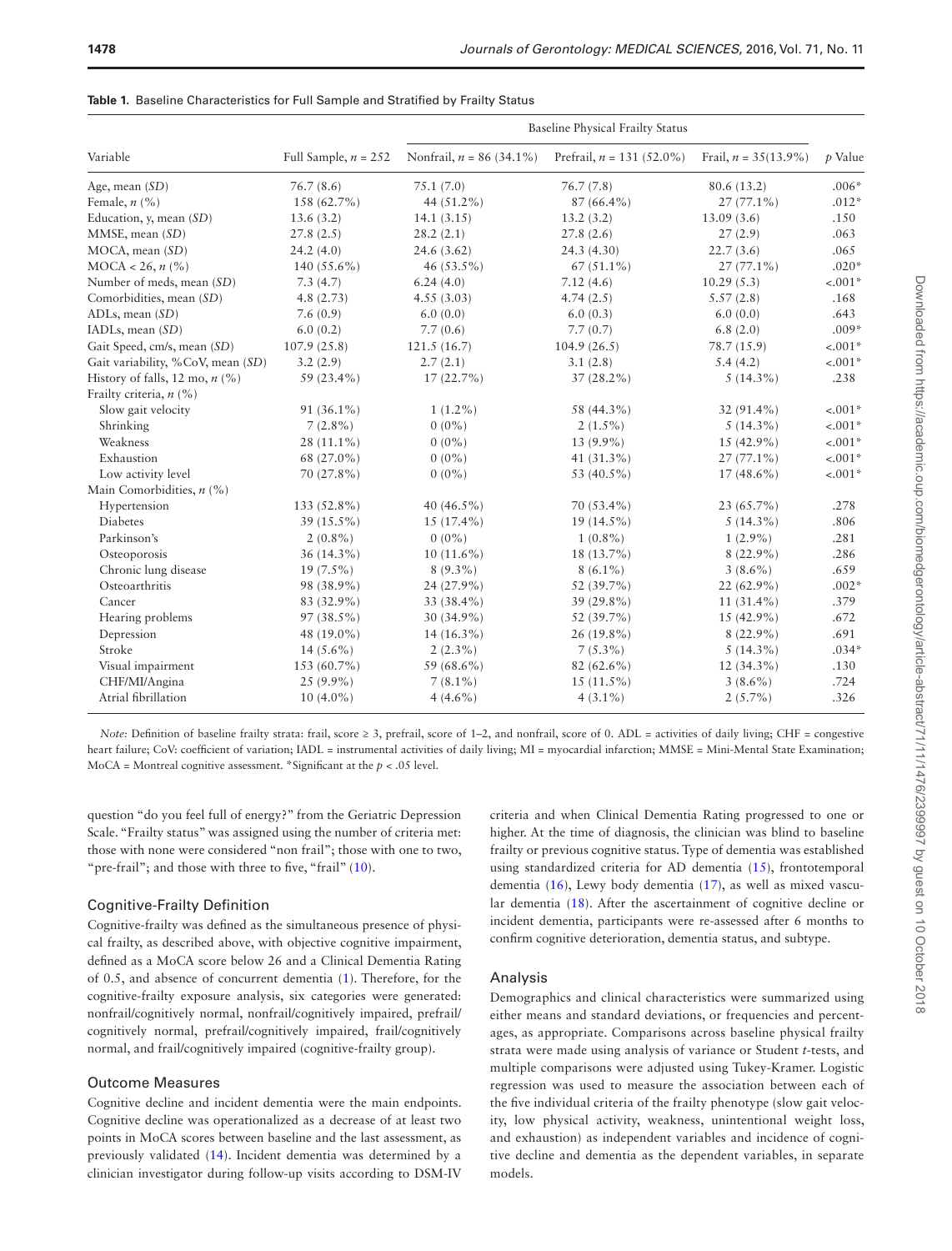To address objective one, multiple Cox proportional hazards regression analyses were completed to assess the risk, measured as hazard ratios (HRs), associated between physical-frailty status alone (Model A) and cognitive-frailty status (Model B) for the two outcomes of interest: cognitive decline and incident dementia, unadjusted and adjusted for covariates. To address objective two, each frailty criterion, with and without cognitive impairment, was assessed for its predictive ability for the two outcomes of interest. All regression models were adjusted for age, sex, number of years of education, and number of comorbidities. Time to event was calculated from enrollment to the assessment at which cognitive decline or dementia was diagnosed, depending on the outcome of interest. Proportional hazards assumption was tested using methods based on scaled Schoenfeld residuals. To account for different follow-up times, incident dementia is also presented as incident rate expressed as "total person-years at risk" for the three models. All types of dementia were grouped together, as a general outcome of conversion to dementia. Statistical significance was set at  $p < .05$  (two sided). Statistical analyses were conducted using SPSS (v21.0, IBM Corporation, Chicago, IL).

### **Results**

#### Participant's Characteristics

Two hundred and fifty-two participants aged 65 and older (mean age  $76 \pm 8.63$ ; 63% women) were assessed with a mean follow-up of 18 months (range, 6–60 months). Characteristics of the study sample, stratified by frailty status are presented in [Table 1](#page-2-0). Fourteen percent of the sample was identified as frail and 52% of the participants as prefrail. Age, number of medications, osteoarthritis, history of stroke, slowness on gait, and gait variability significantly increased through frailty status (all  $p < 0.05$ ). Cognitive impairment, defined as a MoCA score below 26, was more prevalent in the frailty group  $(p = .02)$ . Cognitive impairment prevalence in the frailty group is

During follow-up, 53 participants experienced cognitive decline and 27 participants progressed to dementia, with an overall incidence rate of 73 per 1,000 person-years. Twenty-three progressed to AD dementia, one to vascular dementia, two to Lewy body dementia, and one to frontotemporal dementia, behavioral variant.

Stratification by physical-frailty status ([Table 2](#page-3-0), Model A) did not show a significant risk for cognitive decline or progression to dementia when no frailty was used as a reference category. Six percent of participants with frailty progressed to dementia (incidence rate of 61 per 1,000 person-years), and they progressed significantly faster than those with no frailty (195 days vs. 921 days,  $p = .037$ , [Figure 1A\)](#page-4-0).

Similarly, stratification by cognitive-frailty status did not show a significant risk for cognitive decline or progression to dementia. Seven percent of participants with cognitive-frailty progressed to dementia (incidence rate of 80 per 1,000 person-years). The category prefrail/cognitively impaired showed a significant risk for progression to dementia (adjusted hazard ratio [aHR] = 14.48, 95% confidence interval [CI]: 1.68–125.10, *p* = .015 [Table 2,](#page-3-0) Model B and [Figure 1B](#page-4-0)).

Of all five criteria of the frailty phenotype, only slow gait was cross-sectionally associated with being cognitively impaired (odds ratio = 2.14, 95% CI: 1.13–4.05, *p* = .019) and, similarly, was the only criterion associated with progression to dementia (aHR = 4.93, 95% CI: 1.71–14.21,  $p = .003$ ). When each frailty criterion was combined separately with cognitive status, low physical activity and slow gait with cognitive impairment significantly predicted incident dementia (aHR = 7.76, 95% CI: 1.48–40.81, *p* = .016, and aHR = 35.89, 95% CI: 4.03–319.24, *p* = .001, respectively). The best model, therefore, was the combination of slow gait and cognitive impairment [\(Table 2](#page-3-0), Model C and [Figure 1C\)](#page-4-0), which posed a significantly higher risk for progression to dementia, compared with pure cognitive impairment (aHR = 14.77, 95% CI: 1.24–175.81,

<span id="page-3-0"></span>**Table 2.** Crude and Adjusted Hazard Ratios (HR) and 95% Confidence Intervals for Developing Cognitive Decline and Dementia by Baseline Frailty, Cognitive-Frailty, and by Gait and Cognitive Status

|                                                                                                                                         | Cognitive Decline                                  |                         |                                                     |                         | Dementia                                                      |                               |                                                                  |                               |
|-----------------------------------------------------------------------------------------------------------------------------------------|----------------------------------------------------|-------------------------|-----------------------------------------------------|-------------------------|---------------------------------------------------------------|-------------------------------|------------------------------------------------------------------|-------------------------------|
|                                                                                                                                         | Unadjusted                                         |                         | Adjusted <sup>a</sup>                               |                         | Unadjusted                                                    |                               | Adjusted <sup>a</sup>                                            |                               |
|                                                                                                                                         |                                                    |                         | HR (95% CI) p Value HR (95% CI) p Value HR (95% CI) |                         |                                                               |                               | $p$ Value HR (95% CI)                                            | $p$ Value                     |
| <b>Model A: Frailty Status</b>                                                                                                          |                                                    |                         |                                                     |                         |                                                               |                               |                                                                  |                               |
| Nonfrail $(n = 86)$                                                                                                                     |                                                    |                         |                                                     |                         |                                                               |                               |                                                                  |                               |
| Prefrail $(n = 131)$                                                                                                                    | $1.4(0.8-2.4)$                                     | .322                    | $1.3(0.7-2.4)$                                      | .418                    | $1.4(0.6-3.1)$                                                | .491                          | $2.4(0.9-6.5)$                                                   | .074                          |
| Frail $(n = 35)$                                                                                                                        | $0.6(0.1-2.4)$                                     | .423                    | $0.4(0.1-1.9)$                                      | .243                    | $1.3(0.3-6.1)$                                                | .763                          | $4.1(0.7-23.5)$                                                  | .111                          |
| <b>Model B: Cognitive-Frailty Status</b>                                                                                                |                                                    |                         |                                                     |                         |                                                               |                               |                                                                  |                               |
| Nonfrail/cognitively normal ( $n = 40$ )                                                                                                | 1                                                  |                         |                                                     |                         |                                                               |                               |                                                                  |                               |
| Nonfrail/cognitively impaired ( $n = 46$ )                                                                                              | $0.7(0.3-1.9)$                                     | .504                    | $0.6(0.2-1.6)$                                      | .282                    | $5.7(0.7-46.4)$                                               | .104                          | $2.0(0.2 - 18.4)$                                                | .531                          |
| Prefrail/cognitively normal ( $n = 64$ )                                                                                                | $1.1(0.5-2.4)$                                     | .852                    | $1.0(0.4-2.1)$                                      | .907                    | $0.8(0.1-8.8)$                                                | .846                          | $0.8(0.1-8.8)$                                                   | .847                          |
| Prefrail/cognitively impaired ( $n = 67$ )                                                                                              | $1.3(0.5-3.0)$                                     | .597                    | $1.0(0.4-2.6)$                                      | .964                    | $14.7(1.9 - 112.3)$                                           | $.010*$                       | $14.5(1.7-125.1)$                                                | $.015*$                       |
| Frail/cognitively normal ( $n = 8$ )                                                                                                    | $1.1(0.1-8.4)$                                     | .956                    | $0.8(0.1-6.8)$                                      | .841                    | n/a                                                           | n/a                           | n/a                                                              | n/a                           |
| Frail/cognitively impaired ( $n = 27$ )                                                                                                 | $0.3(0.1-2.4)$                                     | .251                    | $0.2(0.0-1.5)$                                      | .118                    | $5.9(0.5 - 65.4)$                                             | 0.151                         | $6.3(0.5 - 75.8)$                                                | .145                          |
| Model C: Gait/Cognition Status                                                                                                          |                                                    |                         |                                                     |                         |                                                               |                               |                                                                  |                               |
| Normal Gait/Cognitively Normal ( $n = 84$ ) 1                                                                                           |                                                    |                         |                                                     |                         |                                                               |                               |                                                                  |                               |
| Normal gait/cognitively impaired ( $n = 71$ )<br>Slow gait/cognitively normal ( $n = 26$ )<br>Slow gait/cognitively impaired $(n = 65)$ | $3.0(1.4-6.4)$<br>$1.0(0.5-2.0)$<br>$1.4(0.6-3.2)$ | $.006*$<br>.985<br>.453 | $2.6(1.1-6.0)$<br>$0.8(0.4-1.8)$<br>$1.2(0.5-3.1)$  | $.029*$<br>.611<br>.711 | $28.8(3.8 - 217.8)$<br>$12.1(1.1-134.9)$<br>$28.6(3.5-231.1)$ | $.001*$<br>$.042*$<br>$.002*$ | $11.7(1.4 - 95.9)$<br>$14.8(1.2 - 175.8)$<br>$35.9(4.0 - 319.2)$ | $.022*$<br>$.033*$<br>$.001*$ |
|                                                                                                                                         |                                                    |                         |                                                     |                         |                                                               |                               |                                                                  |                               |

*Note:* Model A reference category: Nonfrail; Model B reference category: Nonfrail/Cognitively Normal; Model C reference category: Normal Gait/Cognitively Normal. No participants in these reference categories progressed to dementia. N/A = not available. a Adjusted for age, sex, years of education, number of comorbidities. \*Significant at the *p* < .05 level.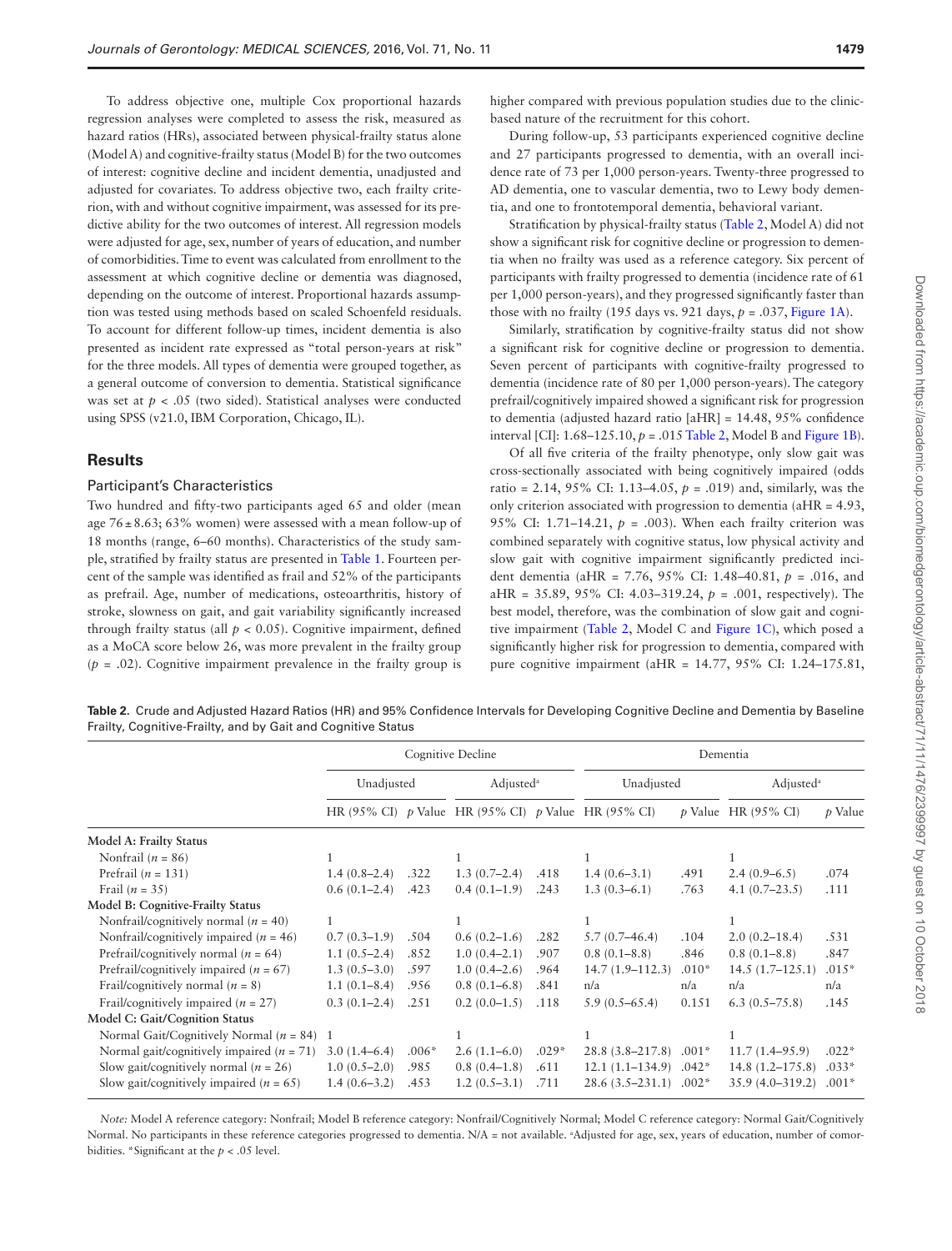

<span id="page-4-0"></span>Figure 1. Cumulative hazard ratio for progression to dementia stratified by Frailty status (Model A), Cognitive-Frailty status (Model B) and Gait and Cognition status (Model C). §: Frailty group; §§: Cognitive-frailty group; §§§: Slow gait and low cognition group.

*p* = .033) and pure slow gait (aHR = 11.68, 95% CI: 1.42–95.91,  $p = .022$ ). Participants having slow gait and cognitive impairment had significantly higher incidence of dementia, 12% (*p* < .001) with an incidence rate of 130 per 1,000 person-years.

As a sensitivity analysis, four additional models were explored to determine the relative contribution of cardiovascular risk factors to the association of slow gait and cognitive impairment and incident of dementia ([Supplementary Table 1](http://gerona.oxfordjournals.org/lookup/suppl/doi:10.1093/gerona/glw044/-/DC1), Statistical models 1,3,4,5). An overall attenuation of the association was seen after adjusting for diabetes and hypertension (statistical model 3) and also after adjusting for CHF, stroke, and atrial fibrillation (statistical model 4) but associations remained significant. Finally, the cutoff of 1 m/s for slow gait has been previously validated but is also higher than what others recommend, providing a conservative estimate of the associations. Using a cut off of 0.8 m/s resulted in a similar association as presented in [Supplementary Table 2.](http://biomedgerontology.oxfordjournals.org/lookup/suppl/doi:10.1093/gerona/glw044/-/DC1)

## **Discussion**

In this cohort study, the combination of slow gait and objective cognitive impairment posed the highest risk for progression to dementia when compared with physical frailty and cognitive-frailty models.

Participants with physical frailty had a higher prevalence of objective cognitive impairment, and the combination of physical frailty categories with cognitive impairment increased the risk of progression to dementia only for the cognitive-prefrailty category. However, the combination of slow gait and objective cognitive impairment showed the higher risk for incident dementia and time to progression to dementia in our cohort with an incident rate of 130 per 1,000 person-years.

Because physical frailty construct is composed of five criteria, we postulated that some of the criteria may have stronger associations with the development of future dementia than others. Previously, slow gait as an individual component of the physical frailty phenotype has been associated with low cognition and prospectively with incident non-AD dementia in older adults with frailty [\(3,](#page-5-2)[19–21](#page-6-14)). In the present study, slow gait velocity was the only frailty criterion associated with incident dementia. Even though the combinations of low activity with cognitive impairment also posed a significant risk for dementia, pure low activity did not, suggesting that cognitive impairment was probably driving the dementia risk. Furthermore, slow gait and cognitive impairment individually presented a risk, with their combination increasing the risk.

Our results are in agreement with the proposed "motor signature" of cognitive decline that shows that slow gait is associated with pre-dementia syndromes ([9](#page-6-4)[,22](#page-6-15)[,23](#page-6-16)) and with the recently described "Motoric Cognitive Risk" syndrome [\(24](#page-6-17)), defined as the presence of slow gait and cognitive complaints, which has been associated with a higher risk of progression to dementia.

Mechanistically, our findings raise the idea that the individuals grouped under the cognitive-frailty category are presenting two different manifestations, slow gait and cognitive impairment, of a common underlying mechanism. Therefore, disentangling cognitive and gait components of the cognitive-frailty construct may point to common or shared mechanisms, which may not be evident when comprised in a single construct [\(9,](#page-6-4)[25\)](#page-6-18).

Growing and consistent epidemiological evidence shows that the coexistence of cognitive and motor impairment, particularly slowing gait, is an early phenomenon in the pathway to age-associated cognitive decline and future dementia ([2](#page-5-1)[,26–28](#page-6-19)). This association is not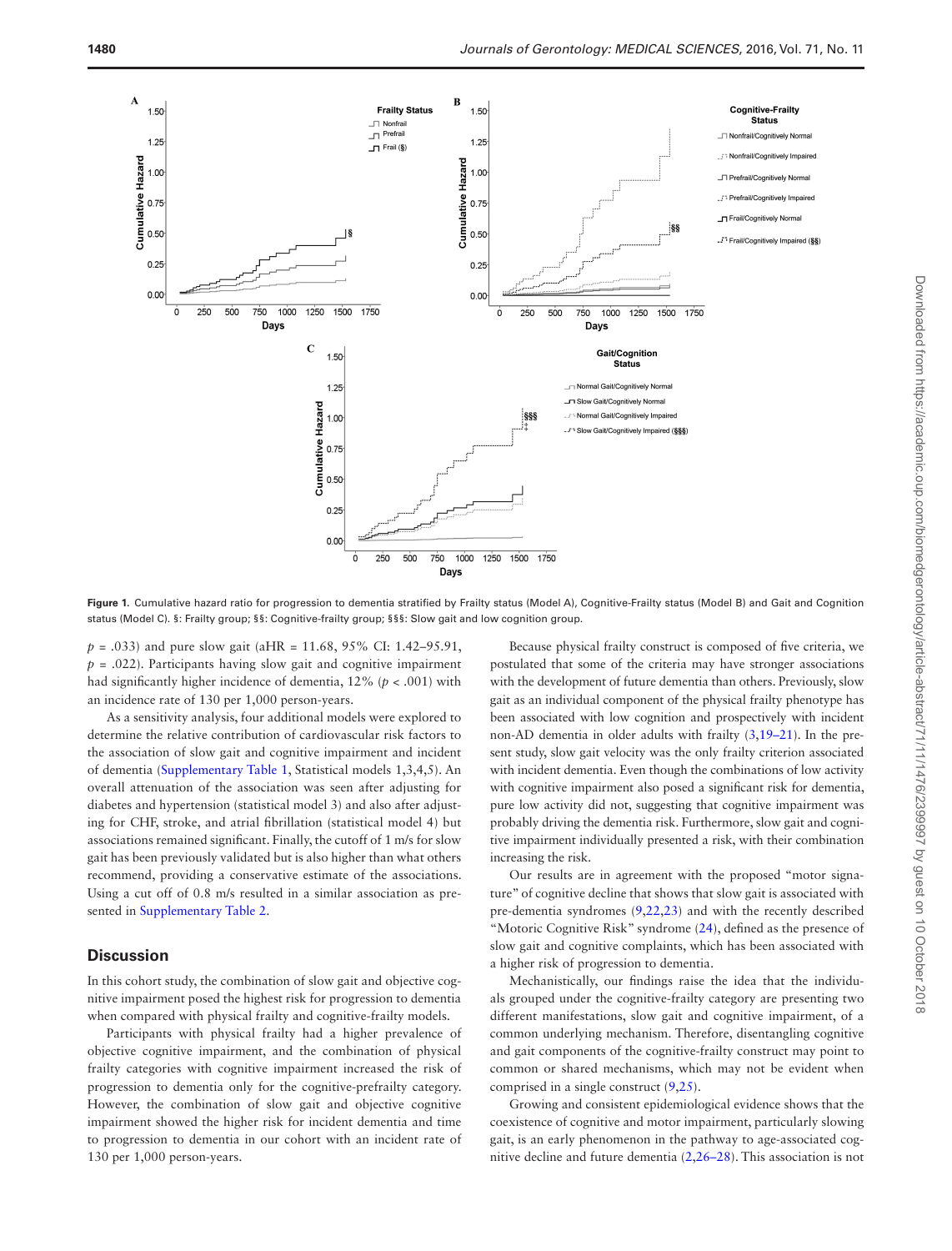merely due to a high prevalence of these impairments in vulnerable populations, including older adults with frailty, but also due to a complex interplay between them particularly because gait regulation shares common brain networks with cognitive processes ([2](#page-5-1)[,9](#page-6-4)[,29](#page-6-20)). These neural systems are essential for planning and monitoring goaldirected behavior, such as gait, which relies on executive functions [\(30](#page-6-21)[,31](#page-6-22)). Thus, the relationship between cognitive and gait impairments in this subset of individuals with frailty and cognitive-frailty could be related to underlying processes affecting function in these shared brain networks.

Understanding gait and cognitive dysfunctions as a result of an insult to common brain networks may point to modifiable factors including vascular damage, chronic inflammation, neurodegeneration, or yet to be defined factors. Vascular burden is more prevalent in seniors with slow gait and cognitive, and mood impairments, and it is postulated that microvascular damage in frontal regions of the brain are preludes of cognitive and mobility disability [\(30](#page-6-21)[,32](#page-6-23),[33](#page-6-24)). It has also been recently shown that microvascular and neurodegenerative changes in brain pathology are independently associated with frailty and cognitive status  $(25)$  $(25)$ . In our study, adjustment for hypertension, diabetes, history of CHF, stroke, and atrial fibrillation attenuated the association between the gait/cognitive model and incident dementia, supporting a role of specific cardiovascular risk factor contributors. Previous studies have shown that gait slowing is associated most likely with incident of vascular dementia; however, in our cohort, 85% of those progressed to dementia were to AD dementia, supporting the emerging concept that motor/cognitive decline is also an early phenomenon seen in pre-AD stages. Additional modifiable factors previously linked with the pathogenesis frailty, slow gait, and cognitive impairment and dementia syndromes are vitamin D deficiency [\(34–36](#page-6-25)) and elevated inflammatory cytokines [\(37](#page-6-26)[,38](#page-6-27)), which have been also postulated to affect frontal brain networks [\(34](#page-6-25)). Regardless of the underlying causal factors, gait and cognitive impairments coexist in an important proportion of older individuals placing them at higher risk of further cognitive decline and dementia. Modeling both cognitive and motor function together might, therefore, be more strongly predictive of the development of dementia, as it is in our study [\(39](#page-6-28)). This has substantial public health relevance, not only because of the high combined prevalence of them but also because of potential crossover effects on one impairment by treating the other. The detection of common modifiable mechanisms and common risk factors will open the opportunity to treat them together, thus, in essence, doubling the repertoire of interventions for cognitive and physical decline.

Clinically, combining a simple physical measure, such as gait velocity, with a reliable cognitive test like the MoCA seems superior than the cognitive-frailty construct to improve recognition of highrisk individuals for dementia. Both gait velocity and MoCA are easy to perform, time efficient, reliable, and easier to apply in clinical settings ([12,](#page-6-7)[40\)](#page-6-29).

Strengths of our study include a well-characterized cohort with longitudinal bi-annual assessments, standardized study measures of frailty using the validated frailty phenotype, assignment of cognitive decline and dementia diagnoses blinded to frailty or gait categories, and robust analyses adjusting for a number of important confounders. Unlike previous studies asserting the incidence of dementia in frailty populations, cognition was evaluated using the MoCA test that is more sensitive than Mini-Mental State Examination to detect subtle changes in global cognition and progression to dementia syndromes ([14](#page-6-9)). Additionally, our frailty and cognitive-frailty definitions followed established consensus criteria validating our approach.

Some limitations need to be outlined. Only 11% of our population progressed to dementia, which may have led to imprecise point estimate leading to wide confidence intervals. Some of the cognitivefrailty groups had a small number of participants, which may affect our power to find significant associations. Despite our relative low rate of events, the events per independent variable ratio in our main statistical model ( $27/5 = 5.4$ ) is in the range of ratios which do not present severe problems (5–9 events per independent variable ratio) and are usually comparable to those studies with ratios higher than 10 events per variable [\(41\)](#page-6-30).

In conclusion, slow gait and cognitive impairment combined showed a higher risk for incident dementia compared with frailty and cognitive-frailty constructs. Our results suggest that common mechanisms, probably affecting brain function, are underlying gait and cognitive impairments before dementia. Future studies assessing the functionality and integrity of common brain networks that regulate gait and cognitive processes will clarify the potential mechanisms within frailty and cognition associations.

Finally, identification of common modifiable risk factors for gait, motor, and cognitive interaction will help develop targeted interventions to prevent cognitive decline and delay progression to dementia.

# **Supplementary Material**

Supplementary material can be found at: [http://biomedgerontology.](http://biomedgerontology.oxfordjournals.org/) [oxfordjournals.org/](http://biomedgerontology.oxfordjournals.org/)

# **Funding**

The Gait and Brain Study is funded by an operating grant from the Canadian Institutes of Health and Research (CIHR, MOP 211220). Dr. Montero-Odasso's program in "Gait and Brain Health" is supported by grants from the Canadian Institutes of Health and Research (CIHR), the Ontario Ministry of Research and Innovation, The Ontario Neurodegenerative Diseases Research Initiative, the Canadian Consortium on Neurodegeneration in Aging, and by the Department of Medicine Program of Experimental Medicine Research Award, University of Western Ontario.

## **Conflict of Interest**

Dr. Montero-Odasso is the first recipient of the Schulich Clinician-Scientist Award and holds the CIHR New Investigator Award.

#### **References**

- <span id="page-5-0"></span>1. Kelaiditi E, Cesari M, Canevelli M et al. Cognitive frailty: rational and definition from an (I.A.N.A./I.A.G.G.) international consensus group. *J Nutr Health Aging*. 2013;17:726–734. doi:10.1007/s12603-013-0367-2
- <span id="page-5-1"></span>2. Montero-Odasso M, Verghese J, Beauchet O, Hausdorff JM. Gait and cognition: a complementary approach to understanding brain function and the risk of falling. *J Am Geriatr Soc*. 2012;60:2127–2136. doi:10.1111/ j.1532-5415.2012.04209.x
- <span id="page-5-2"></span>3. Robertson DA, Savva GM, Coen RF, Kenny RA. Cognitive function in the prefrailty and frailty syndrome. *J Am Geriatr Soc*. 2014;62:2118–2124. doi:10.1111/jgs.13111
- <span id="page-5-3"></span>4. Boyle PA, Buchman AS, Wilson RS, Leurgans SE, Bennett DA. Physical frailty is associated with incident mild cognitive impairment in